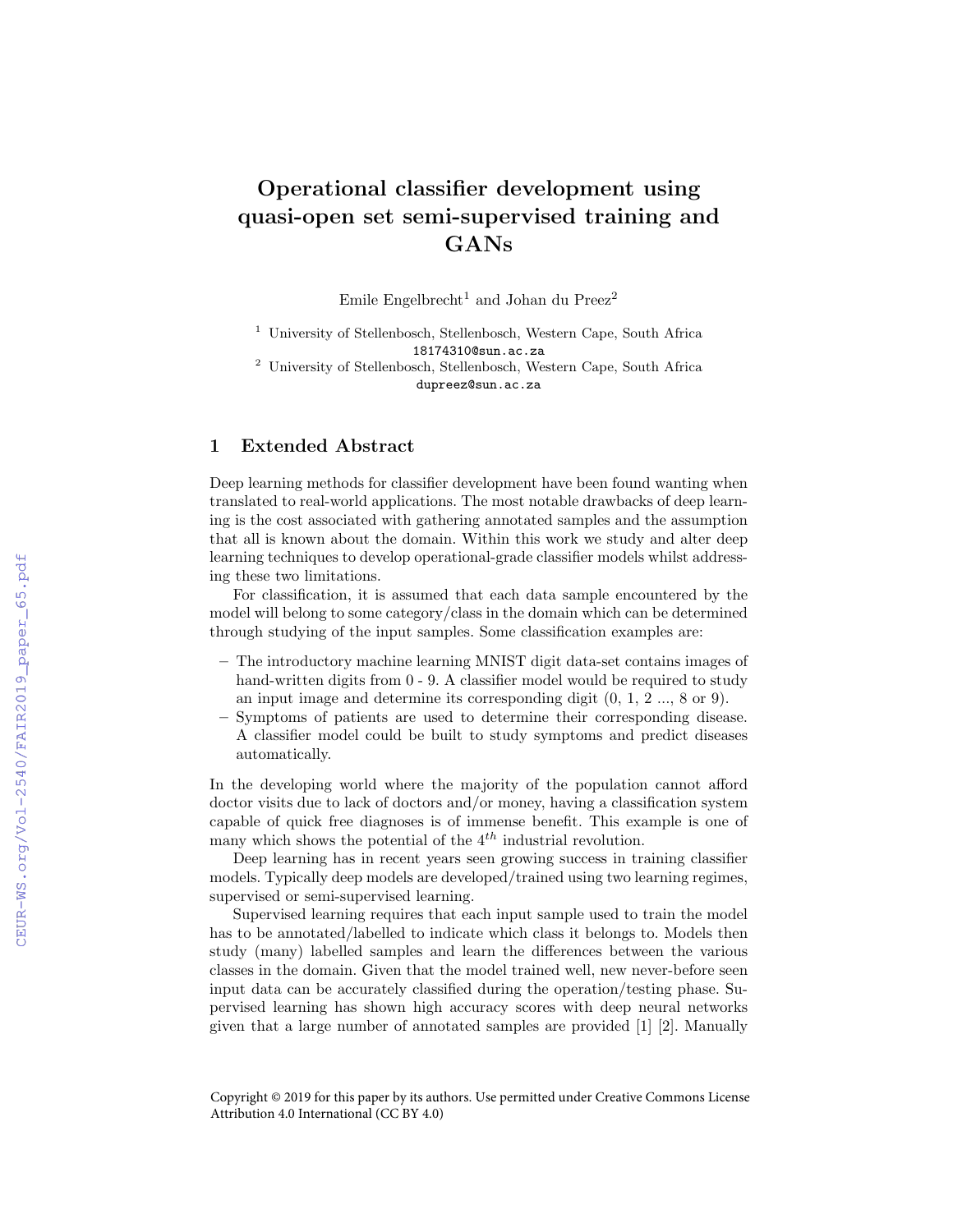## 2 Emile Engelbrecht and Johan du Preez

annotating samples within applications, however, is expensive which lead to the development of the second learning regime, namely semi-supervised learning.

Semi-supervised learning research has achieved similar accuracy results to supervised learning while requiring much less labelled data [3]. This is due to models learning from both labelled and unlabelled data simultaneously. Labelled data samples make known the various classes to the system, whilst unlabelled data aids in learning class properties. Semi-supervised learning consequently addresses the cost issue relative to manually annotating data samples. For both supervised and semi-supervised learning, however, it is still required that all classes in the domain be known by the system.

Within real-world application domains there might be (many) classes which are not known to designers. For the symptoms/disease example above, unknown classes might be the symptom-disease correlations yet to be discovered by doctors. In such cases there is no certainty as to whether an unlabelled sample corresponds to one of the classes known to the system or not. This violates the assumption of semi-supervised training, causing it to break down. It still, however, remains fundamental for operative classifiers to classify over all classes in the domain, known or unknown, as samples from all classes will be encountered.

To the best of our knowledge, no work has addressed a semi-supervised learning scenario where unlabelled samples might also belong to categories outside of those known to the classification system. We therefore first formally define this setting, which we coin a quasi-open set, after which we propose a learning regime to handle quasi-open sets. This learning regime is called quasi-open set semi-supervised training and requires known classes be correctly classified whilst simultaneously requiring unknown classes (only seen in the unlabelled data) be classified as 'other'.

Training under quasi-closed semi-supervised learning develops a model capable of classifying over all classes in the domain even though each class might not be explicitly expressed to the system. Models are therefore able to train using vast unfiltered and unrestricted unlabelled sets (as would be available in application) which was previously un-attainable using deep neural networks.

Our proposed method for quasi-closed semi-supervised learning uses generative adversarial networks (GANs) in a similar fashion to general semi-supervised learning using GANs [3]. An additional framework is, however, added to handle unknown classes. Experiments are done using MNIST by providing labelled samples for some classes and unlabelled samples for the same and different classes. Example accuracy scores reach upward of 96.23% when 500 labelled samples were provided for 7 classes whilst unlabelled data was provided for all 10 classes. Our method is ensured to remain non-domain specific to allow ease of translation to any application.

With this new learning regime and our proposed method, we are able to build operational classifiers (capable of classifying over all classes in the domain) without requiring each individual class be made known to the system. This approach greatly extends the range of automated classification tasks that can be addressed in a cost effective manner.